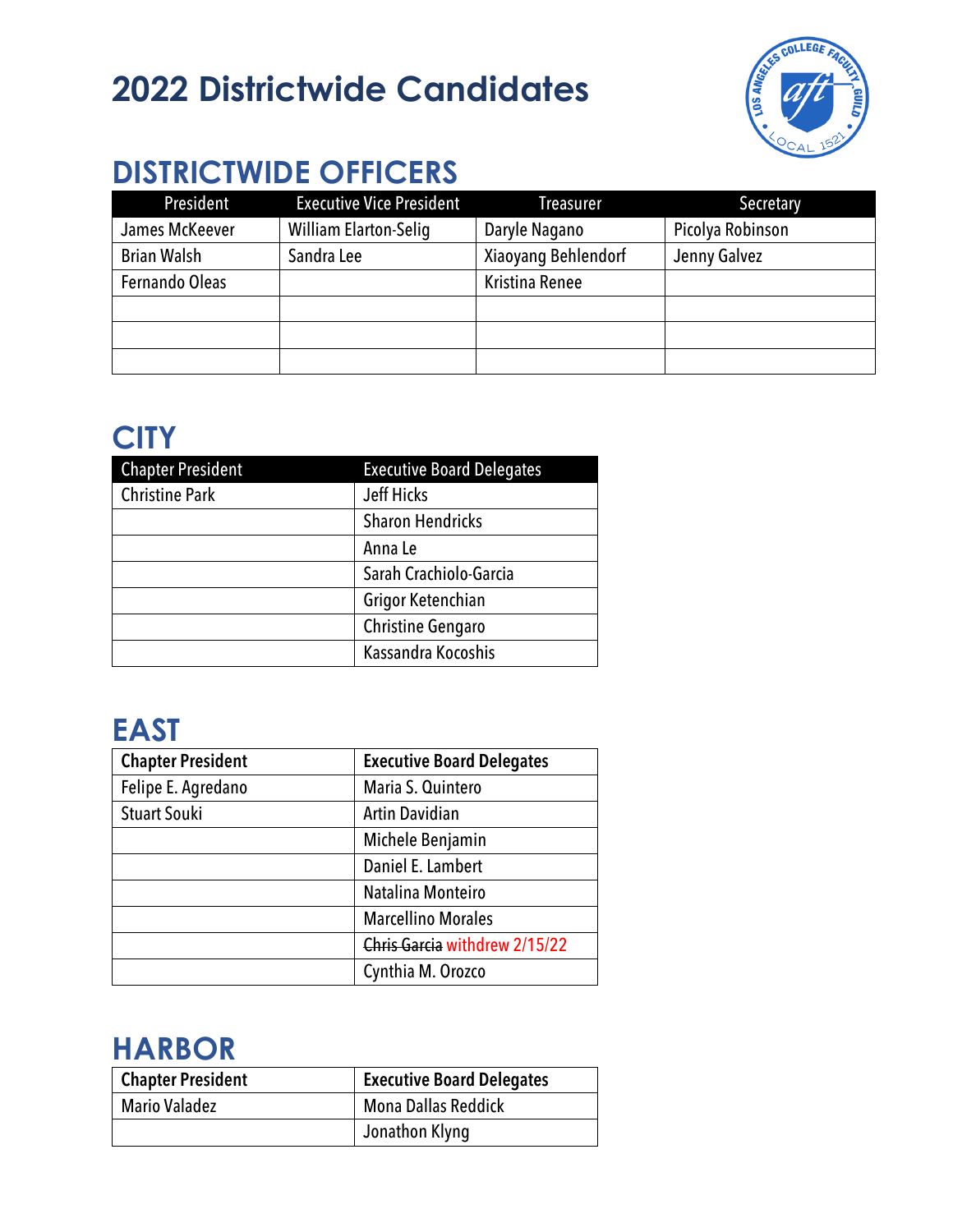### **MISSION**

| <b>Chapter President</b> | <b>Executive Board Delegates</b> |
|--------------------------|----------------------------------|
| Vilma Bernal             | <b>Gabriel Kovnator</b>          |
|                          | <b>Chris Cofer</b>               |
|                          | Tashini Walker                   |

# **PIERCE**

| <b>Chapter President</b> | <b>Executive Board Delegates</b> |
|--------------------------|----------------------------------|
| Mitra Hoshiar            | Adrian Youhanna                  |
| Angela Belden            | Tara Schiavoni (McCarthy)        |
|                          | <b>Wendy Bass</b>                |
|                          | Danielle Lendor                  |
|                          | Clay Gediman                     |
|                          | Donna Accardo                    |

### **SOUTHWEST**

| <b>Chapter President</b> | <b>Executive Board Delegates</b> |
|--------------------------|----------------------------------|
| Sandra Lee               | <b>Darrell Eckersley</b>         |
|                          | Jessica Saint-Paul               |
|                          | Roxanna Sanchez                  |
|                          | Erika Miller-Tate                |

### **TRADE-TECH**

| <b>Chapter President</b> | <b>Executive Board Delegates</b> |
|--------------------------|----------------------------------|
| Joseph Guerrieri         | <b>Ralph Tropf</b>               |
| <b>Cristino Pinto</b>    | Lou Siegel                       |
|                          | Armine Javadyan                  |
|                          | Iris Zelaya                      |
|                          | Kathleen Yasuda                  |
|                          | <b>Jolene Martin</b>             |
|                          | Scott T. Ford                    |
|                          | Mindy Chen                       |
|                          | <b>Kimberly Wicker</b>           |
|                          | <b>Edith Garnica-Diaz</b>        |
|                          | <b>Willie Galvan</b>             |